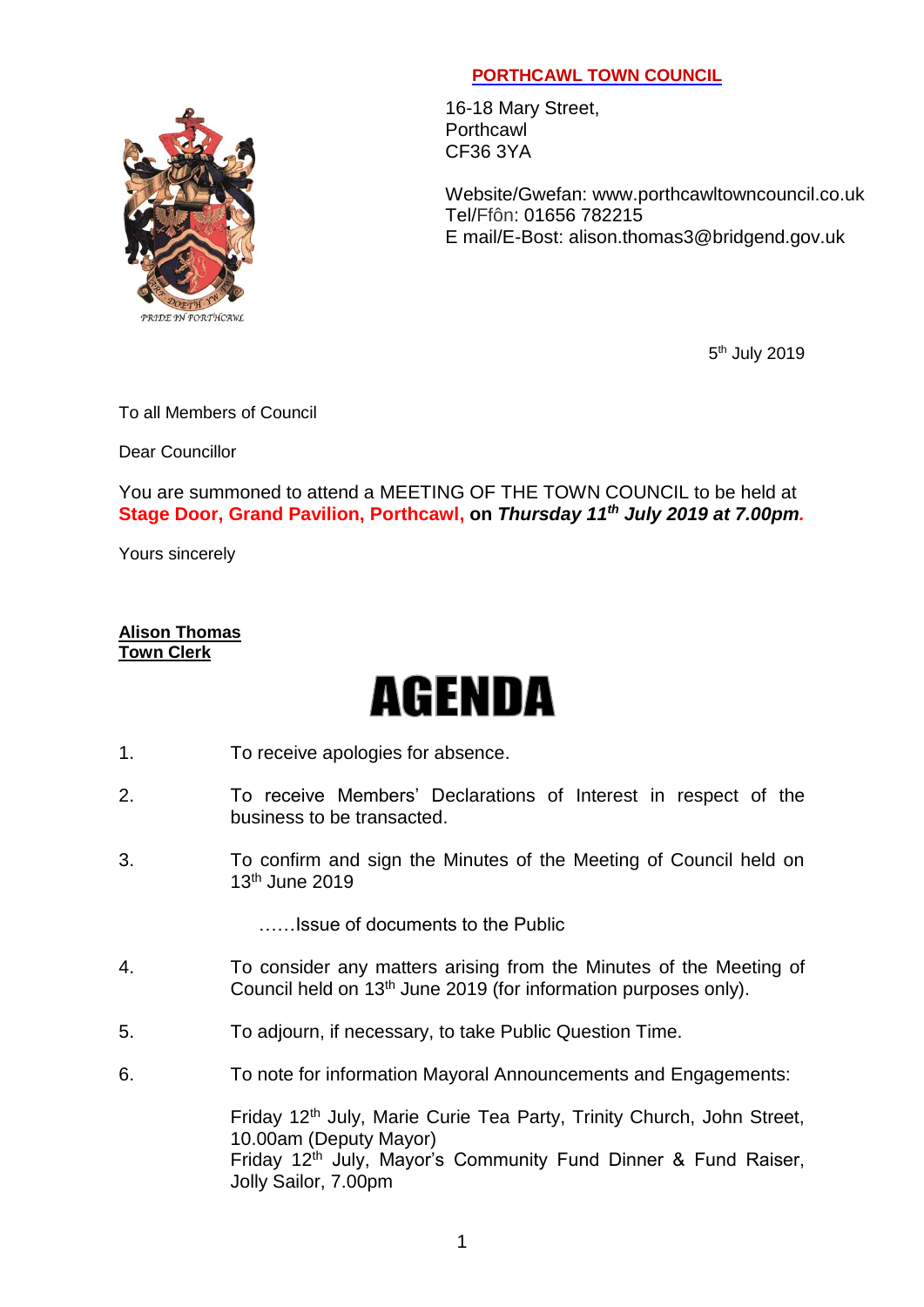Saturday 13<sup>th</sup> July, Porthcawl Veterans Hub Trauma Risk Management Training, Griffin Park health & Well Being Centre Saturday 13<sup>th</sup> July, Porthcawl Community Singers Summer Concert, All Saints Church, 7.00pm Sunday 14<sup>th</sup> July, Cowbridge Town Council Civic Service, Council Chamber, 10.30am Sunday 14<sup>th</sup> July, Churches Together in Porthcawl Annual Sea Sunday Songs of Praise, Bandstand, 3.00pm Sunday 14th July, Porthcawl Art Society Summer Exhibition, 10.00am – 4.00pm (Deputy Mayor) Saturday 20<sup>th</sup> July, Porthcawl Buckaneers Carnival, 1.30pm Saturday 20<sup>th</sup> July, Porthcawl Town Twinning Charter Dinner, Hi-Tide, 7.00pm Sunday 21<sup>st</sup> July, Mayor's Community Fund Talk & Lunch, RAFA Club, 3.00pm Saturday 3<sup>rd</sup> August, Porthcawl Lions Vintage Fayre, Porthcawl Rugby Club, 10.30am

- 7. To approve item Annual Report 2018-2019
- 8. To consider item Grant Applications as presented:
	- a) Porthcawl Museum
	- b) Porthcawl Truck Gathering
	- c) Col Canto
- 9. To consider item Minutes of the Staffing Committee Meeting held on Monday 17<sup>th</sup> June at 7.00pm
- 10. To consider item Minutes of the Finance & Governance Committee Meeting held on Monday 17<sup>th</sup> June at 7.15pm
- 11. To consider item Minutes of the Promoting Porthcawl Committee Meeting held on Monday 17<sup>th</sup> June at 7.30pm and Thursday 4<sup>th</sup> July at 7.00pm
- 12. To consider item Minutes of the Operations Committee Meeting held on Monday 17<sup>th</sup> June at 7.45pm.
- 13. To note for information Report from Porthcawl SHOUT Forum 7<sup>th</sup> June 2019 (Cllr G Walter)
- 14. To consider item email correspondence Griffin Park Pavilion Association – future working together
- 15. To consider item email correspondence C.Jones, Grasshopper Land East Of Danygraig – Request to provide presentation to Council
- 16. To consider item email correspondence Andrew Highway, Towns Centre Manager Planning Development Brief New Food Store, Porthcawl (copy of brief available from Town Council Office)
- 17. To consider item email correspondence Parking Enforcement Legislation John Street (Cllrs B Jones, L Desmond-Williams, T Hill and R Smith)